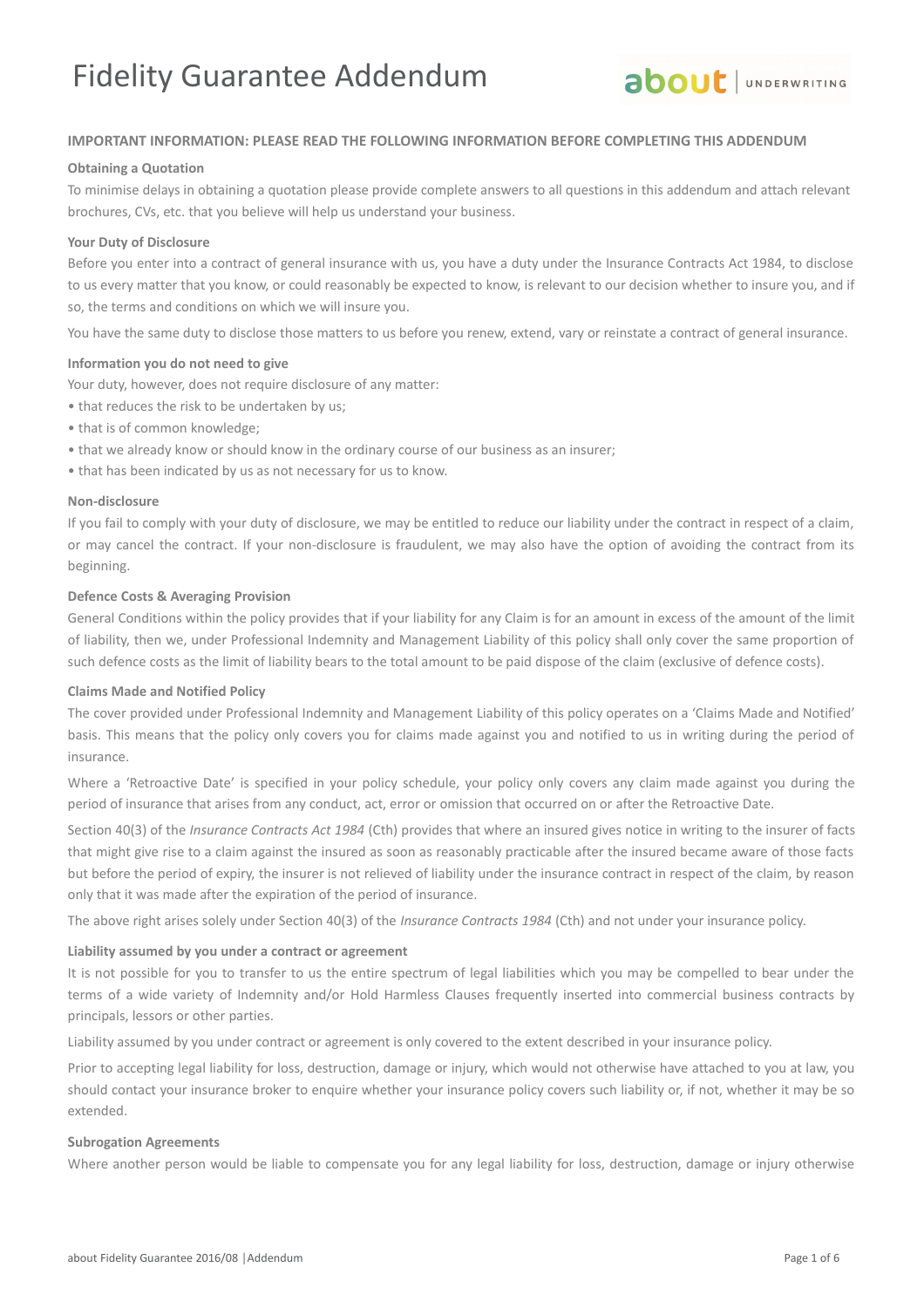covered by this insurance, but you have agreed with that person either before or after the loss, destruction, damage or injury occurred that you would not seek to recover any monies from that person, we will not cover you under this insurance for such legal liability for loss, destruction, damage or injury.

about JUNDERWRITING

#### **Privacy**

About Underwriting value the privacy of your personal information and we will ensure the handling of your personal information is dealt with in accordance with the *Privacy Act 1988* (Cth) (the Act) and the relevant Australian Privacy Principals. Our full privacy policy can be accessed at **aboutunderwriting.com.au** 

When we provide insurance products and/or services, we ask you for the personal information we need to assess applications for insurance policies, to administer and manage insurance policies and to investigate and handle claims. This can include a broad range of information ranging from your name, date of birth, address and contact details to other information about your personal affairs including your profession, financial affairs including financial statements, any criminal convictions or claims.

We may need to disclose personal information that you provide us to contractors, coinsureds, insurers and underwriters (who may be located overseas), lawyers, claims adjusters and others engaged by About Underwriting to enable them to administer policies or handle claims. Regardless of the information shared, we will take all reasonable steps to ensure that the above parties protect your information in the same way that we do.

Our Privacy Policy shown in the above link contains information about how you can access the information we hold about you, ask us to correct it, or make a privacy related complaint. You can obtain a copy from our Privacy Officer by emailing to [privacy@aboutunderwriting.com.au](mailto:privacy@aboutunderwriting.com.au)

#### **Consent**

By visiting any of our websites, online quotation systems, applying for, renewing or using any of our products or services you agree to your information being collected, held, used and disclosed as set out in our Privacy Policy.

#### **Complaints or Disputes**

If you wish to make a complaint about our products or services, or a Privacy breach, you can contact us at [complaints@aboutunderwriting.com.au](mailto:complaints@aboutunderwriting.com.au) or [privacy@aboutunderwriting.com.au](mailto:privacy@aboutunderwriting.com.au) Please refer to our complaints & disputes process detailed at **aboutunderwriting.com.au** 

If this does not resolve the matter or you are not satisfied with the way a complaint has been dealt with, you should contact:

Lloyd's Underwriters' General Representative in Australia Level 9, 1 O'Connell St Sydney NSW 2000 Telephone Number: (02) 8298 0783 Email: [idraustralia@lloyds.com](mailto:idraustralia@lloyds.com)

who will refer your dispute to the Complaints team at Lloyd's.

Complaints that cannot be resolved may be escalated to an independent dispute resolution body; Financial Ombudsman Services Limited (FOS). This external dispute resolution body has the ability to make decisions of which About Underwriting are obliged to comply.

Contact details are:

**Financial Ombudsman Services Limited Phone: 1800 367 287 Email:** [info@fos.org.au](mailto:info@fos.org.au) **Internet:** [http://www.fos.org.au](http://www.fos.org.au/) **GPO Box 3, Melbourne, VIC 3001**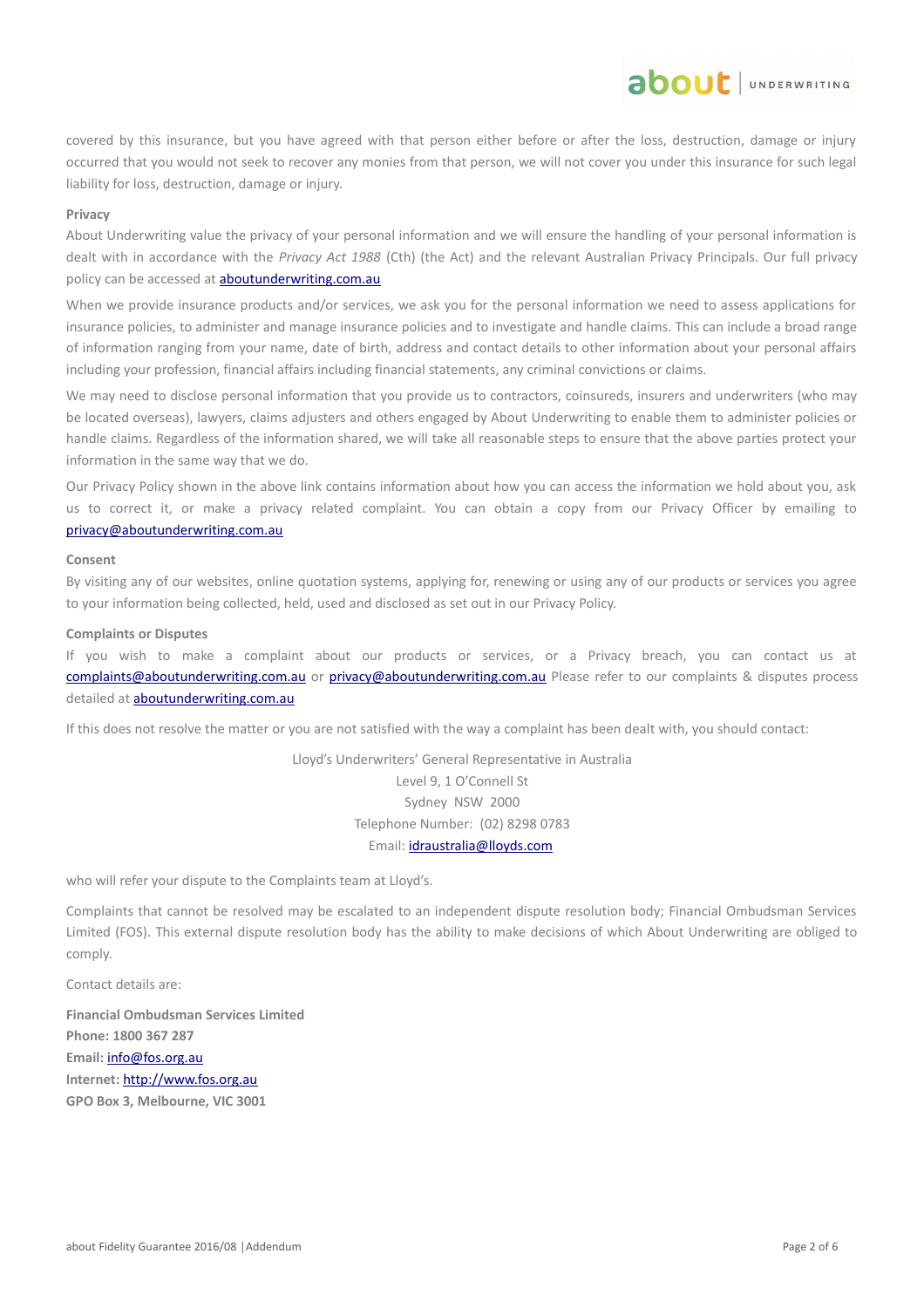

# **Fidelity Guarantee Addendum**

This Addendum is for Fidelity Guarantee as part of the about package policies.

"You/your" in this Addendum means the "Named Insured".

# **About you**

1. Named insured(s):

|  |  | <b>About your Risk Management</b> |  |
|--|--|-----------------------------------|--|
|--|--|-----------------------------------|--|

## **Duties**

| 2. | a) | Are duties segregated so that no one person can control signing<br>cheques, preparing cheque requisitions, reconciling bank<br>statements or issuing fund transfer instructions above \$5,000, from<br>commencement to completion without referral to another party<br>(i.e. financial controller or director)? | Yes | No             |
|----|----|-----------------------------------------------------------------------------------------------------------------------------------------------------------------------------------------------------------------------------------------------------------------------------------------------------------------|-----|----------------|
|    | b) | Are duties segregated so that no one person can control refund of<br>monies or return of goods above \$5,000, from commencement to<br>completion without referral to another party (i.e. financial<br>controller or director)?                                                                                  | Yes | No             |
|    | C) | Are all employees required to take a minimum of two weeks<br>uninterrupted annual leave per year?                                                                                                                                                                                                               | Yes | No             |
|    | d) | Do you keep clients' money and clients' funds in properly<br>designated trust accounts completely separate from the Insured's<br>own working accounts?                                                                                                                                                          | Yes | N <sub>0</sub> |
|    | e) | Are reference checks from previous employers (or personal<br>referees if there is no previous employer) always carried out?                                                                                                                                                                                     | Yes | No             |
|    |    | If No, what precautions are taken?                                                                                                                                                                                                                                                                              |     |                |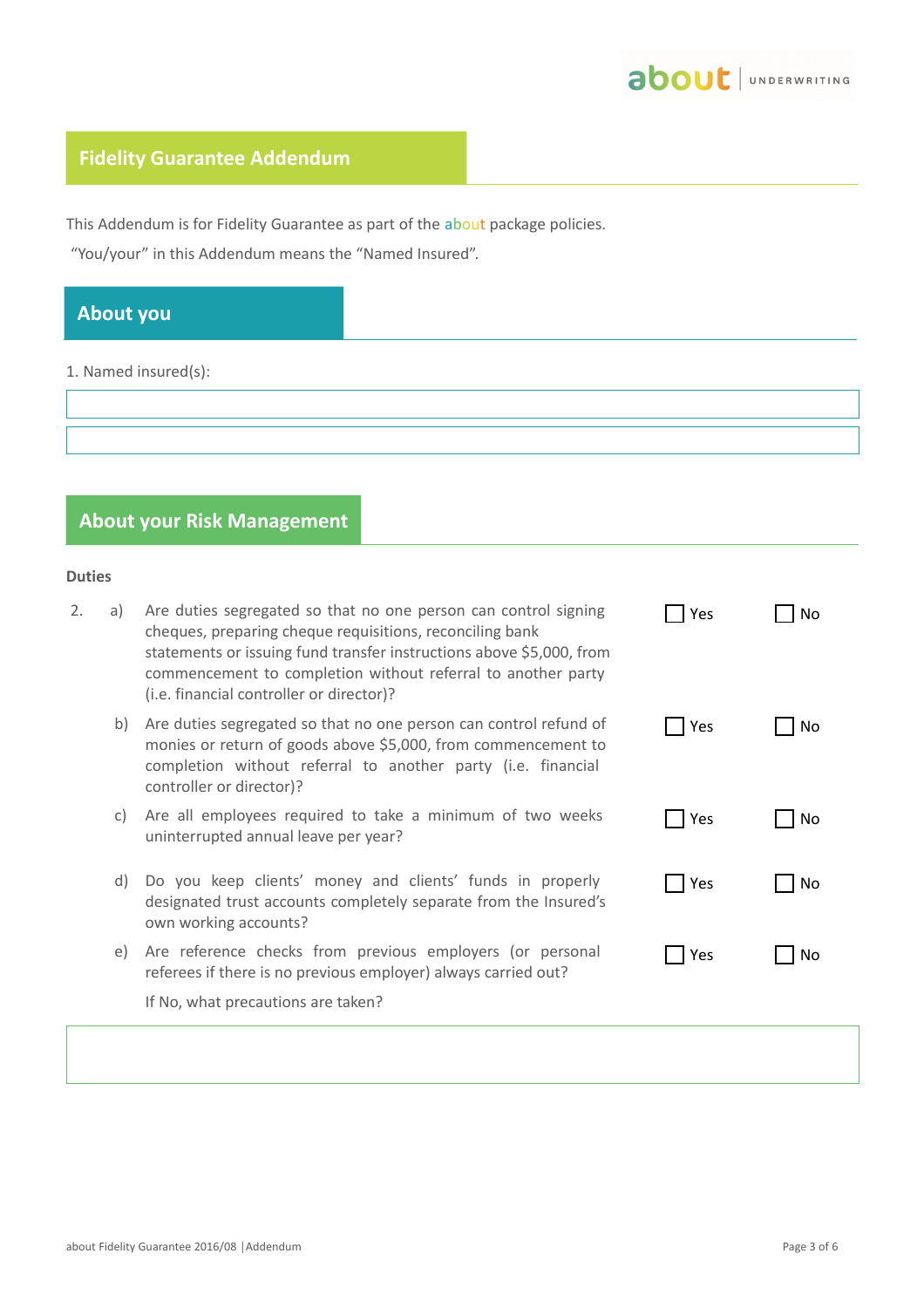

| <b>About your cover</b>              |                                           |                                                               |                                                                                                                                                                                            |                                         |      |                                                                                                                           |
|--------------------------------------|-------------------------------------------|---------------------------------------------------------------|--------------------------------------------------------------------------------------------------------------------------------------------------------------------------------------------|-----------------------------------------|------|---------------------------------------------------------------------------------------------------------------------------|
|                                      |                                           |                                                               |                                                                                                                                                                                            |                                         |      |                                                                                                                           |
|                                      |                                           | 3. Please select your preferred fidelity sub-limit:           |                                                                                                                                                                                            |                                         |      |                                                                                                                           |
| $\frac{1}{2}$ \$50,000               | $\frac{1}{2}$ \$100,000                   | \$250,000                                                     |                                                                                                                                                                                            |                                         |      |                                                                                                                           |
|                                      |                                           |                                                               |                                                                                                                                                                                            |                                         |      |                                                                                                                           |
| <b>About your Claims</b>             |                                           |                                                               |                                                                                                                                                                                            |                                         |      |                                                                                                                           |
|                                      | If Yes, please provide details:           |                                                               | of any principal, partner, director or employee in this or any other business?                                                                                                             |                                         | Yes  | 4. After full enquiry of all your employees, has any insurance claim been made against you or your business or that<br>No |
| <b>Date Notified</b><br>(DD/MM/YYYY) | <b>Insurer</b>                            | <b>Description</b>                                            | <b>Amount Paid</b>                                                                                                                                                                         | <b>Maximum</b><br><b>Potential Loss</b> | Open | <b>Finalised or Claimant Name</b>                                                                                         |
|                                      |                                           |                                                               |                                                                                                                                                                                            |                                         |      |                                                                                                                           |
|                                      |                                           |                                                               |                                                                                                                                                                                            |                                         |      |                                                                                                                           |
|                                      |                                           |                                                               |                                                                                                                                                                                            |                                         |      |                                                                                                                           |
|                                      |                                           |                                                               |                                                                                                                                                                                            |                                         |      |                                                                                                                           |
|                                      |                                           | If Yes, please provide details of circumstances or incidents: | 5. Are you aware of any circumstances or incidents which may result in a claim being made against you or your<br>business or the business of any principal, partner, director or employee? |                                         | Yes  | No                                                                                                                        |
|                                      |                                           | If Yes, please provide details of proceedings or actions:     | 6. Have you or any of your employees ever been the subject of any disciplinary proceedings or actions for<br>misconduct in a professional respect whilst in this or any other business?    |                                         | Yes  | No                                                                                                                        |
|                                      |                                           |                                                               |                                                                                                                                                                                            |                                         |      |                                                                                                                           |
|                                      | refused or had any special terms imposed? |                                                               | 7. Have you, your principals, partners, directors or predecessors in business had insurance declined, cancelled,                                                                           |                                         | Yes  | No                                                                                                                        |
|                                      | If Yes, please provide details:           |                                                               |                                                                                                                                                                                            |                                         |      |                                                                                                                           |
|                                      |                                           |                                                               |                                                                                                                                                                                            |                                         |      |                                                                                                                           |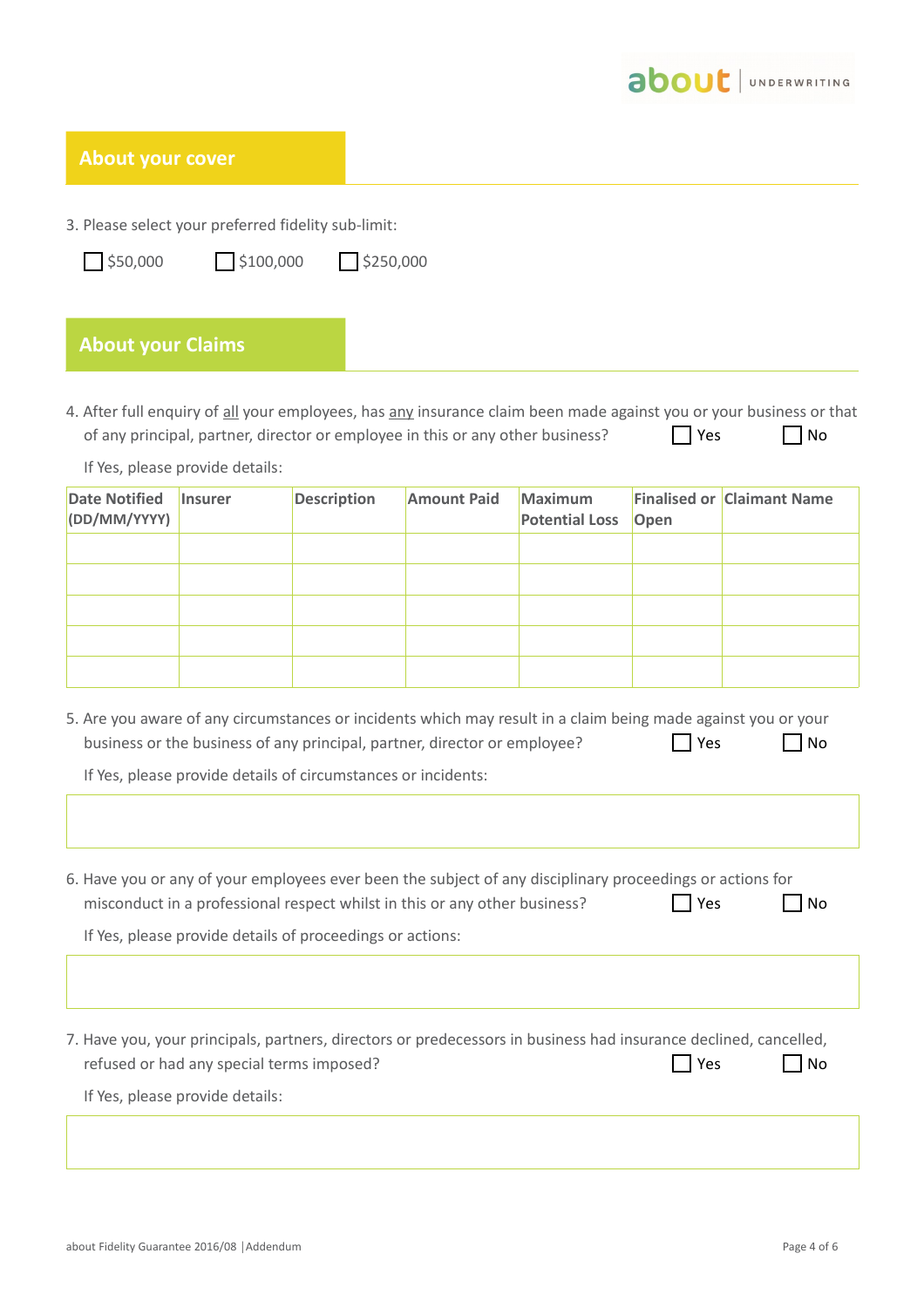

| 8. Has your business sustained any loss through the fraud or dishonesty of any employee? |       |        |  |  |
|------------------------------------------------------------------------------------------|-------|--------|--|--|
| If Yes, please provide details:                                                          | l Yes | $ $ No |  |  |
|                                                                                          |       |        |  |  |
|                                                                                          |       |        |  |  |

# **Additional Information**

If insufficient space to complete questions, please provide at this section: